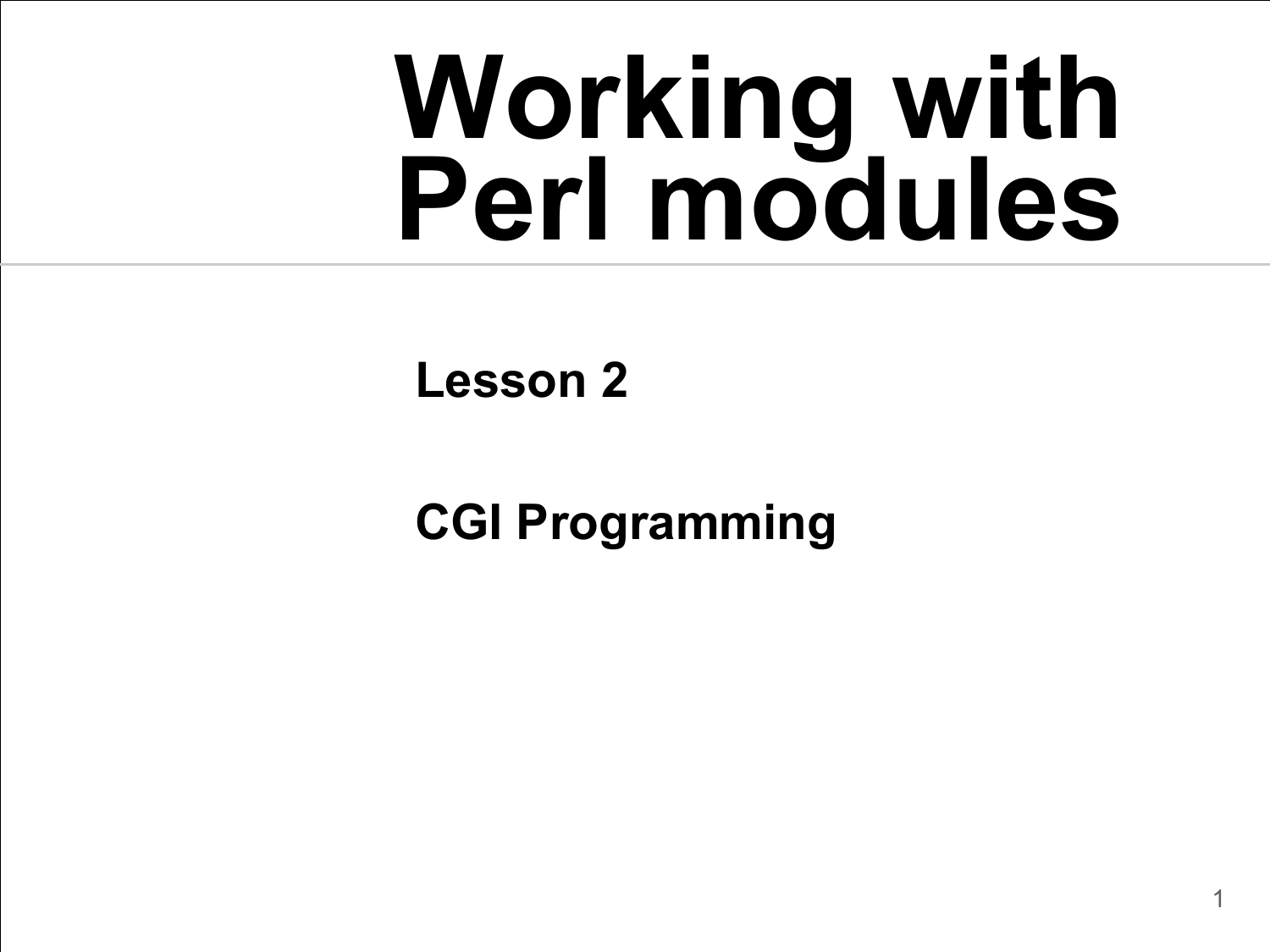### **Automated Creation of Web Pages**

- CGI.pm provides many methods to simplify the creation of web pages out of perl scripts
- Module contained in core perl
- Main application is creation of dynamic web pages
- Main features
	- ◆ processing of CGI parameter lists
	- ◆ supports new HTML or arbitrary XML tags
	- ◆ not restricted to usage in CGI scripts
	- ◆ support for forms, cookies, style sheets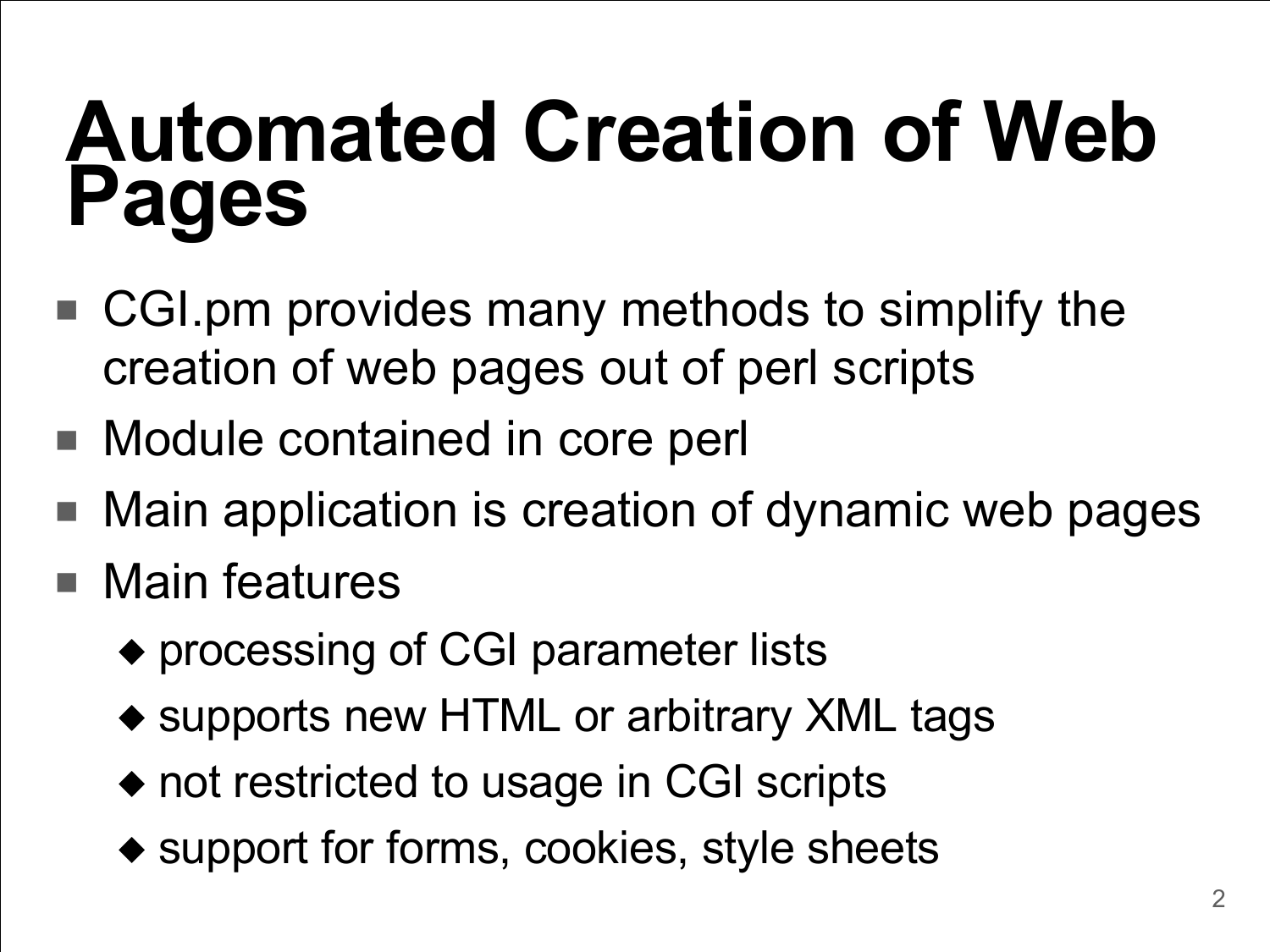#### **Other Perl based Tools for HTTP**

- Modules for integration into apache (Apache::xxx)
	- ◆ (not covered, see L.Stein, Writing Apache Modules with perl and C, O'Reilly 1999)
- Other Module families for WWW programming
	- ◆ LWP: API for usage of the HTTP protocol (libwww)
	- ◆ URI: Dealing with Uniform Resource Locators (URL)
	- ◆ HTML: Analysis and processing of HTML pages
	- ◆ many more modules in the categories XML, CGI, ...
- Perl scripts for downloading and mirroring
	- ◆ lwp-mirror, lwp-download, lwp-request, lwp-rget, w3mir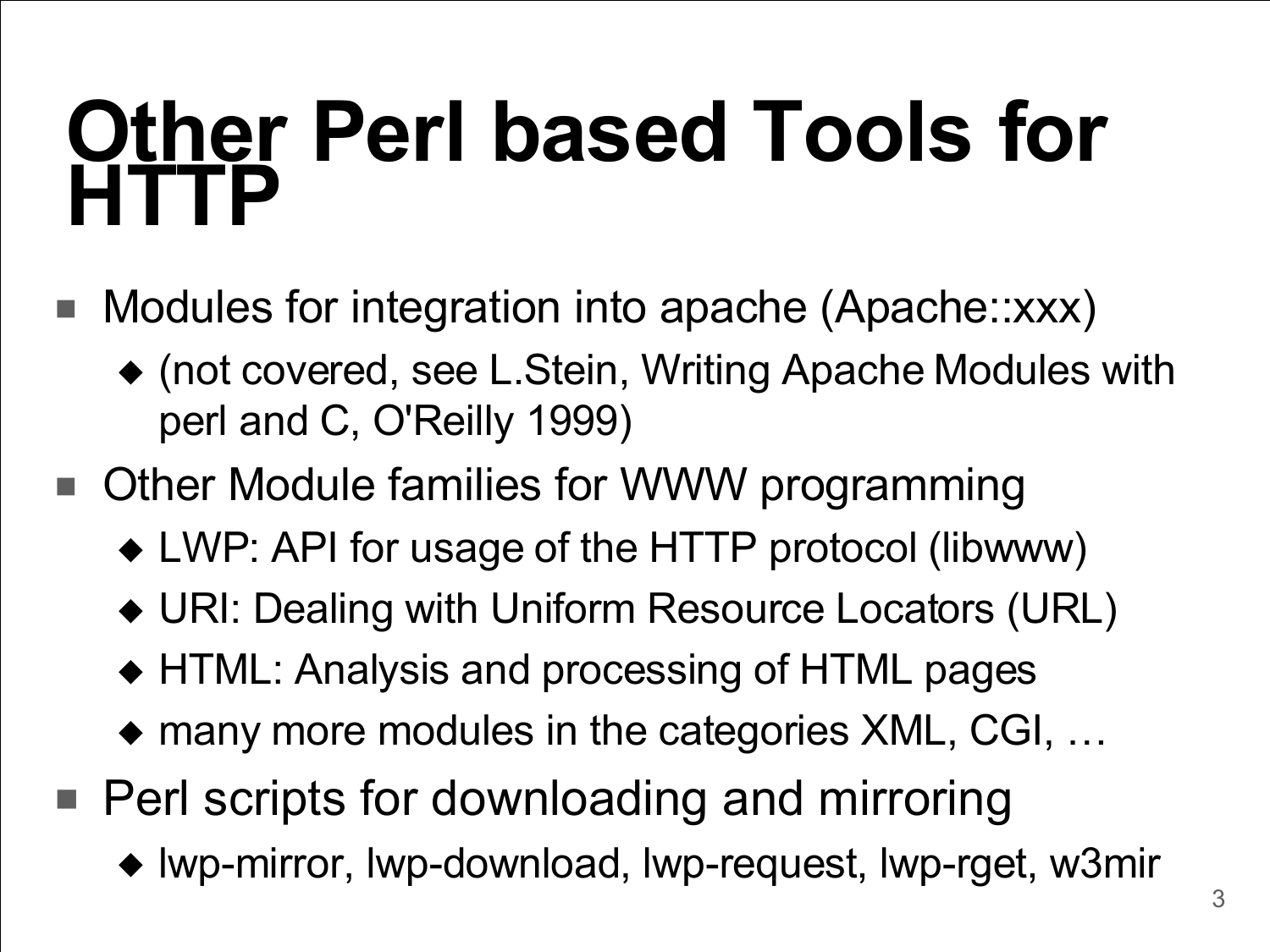# **CGI.pm Basics**

- CGI.pm methods bound to a CGI object **use CGI; \$q=new CGI; print \$q->start\_html;**
- Usage inconvenient, import of the methods as functions using the tags defined within CGI.pm **use CGI qw( :standard );# :html3 for tables print start\_html; # same as object call**
- Nearly all HTML tags have function equivalent **<H1> => h1(); <UL>…</UL> => ul(…);** all upper/lower case variations equivalent: **Ul(), UL()** there is already a **tr** therefore use **Tr()** for **<TR>**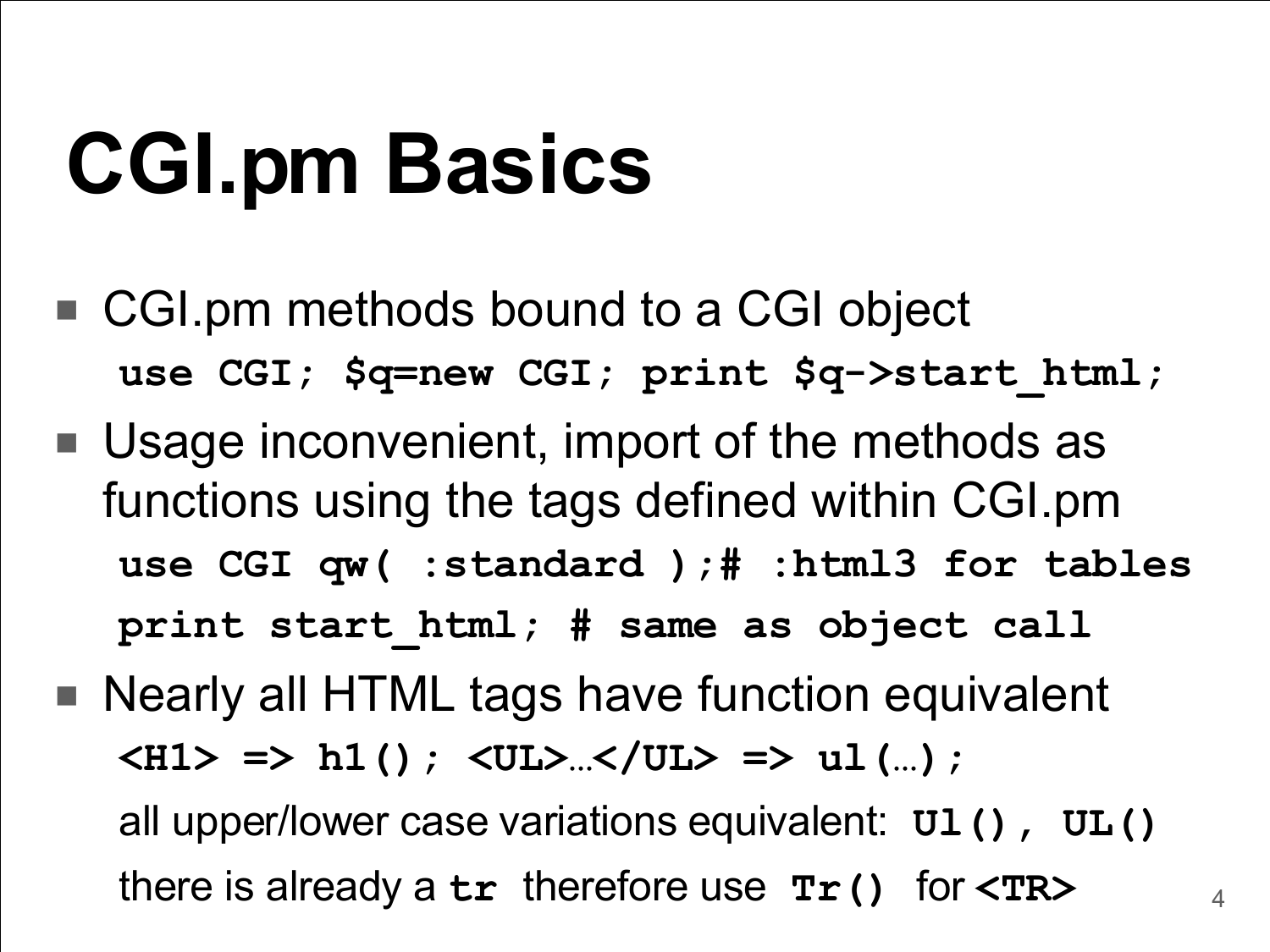# **CGI.pm Basics (2)**

- Functions for new tags can be provided easily **use CGI qw( :standard new);# function new print new('text'); # yields <NEW>text</NEW>**
- Start and end tags can be generated separately by functions **start\_***xxx* and **end** *xxx*
	- ◆ at least one of the functions has to be imported **use CGI qw( :standard start\_ul); print start\_ul, 'text' ,end\_ul;#<UL>text</UL>**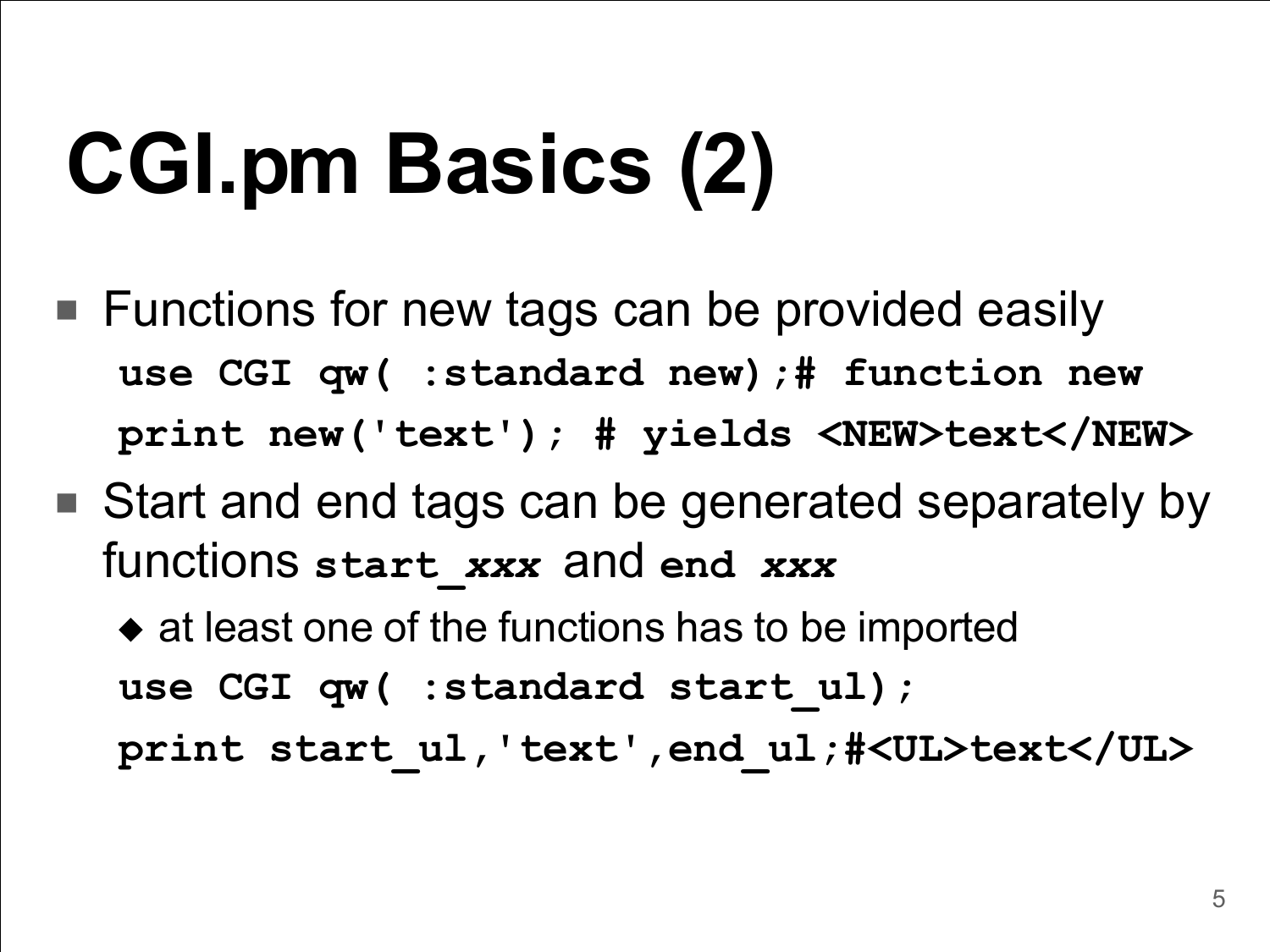## **HTML Syntax Conversion**

- HTML attributes get converted to anon hash (arg 1) **<H1 ALIGN="LEFT">** => **h1({-align=>left});**
- HTML contents can be filled into further arguments **<H1>a test</H1>** => **h1('a' , 'test');**
- HTML lists can be bundled into one function call **li('red'), li('yellow'), li('blue')** becomes **li(['red' , 'yellow' , 'blue'])**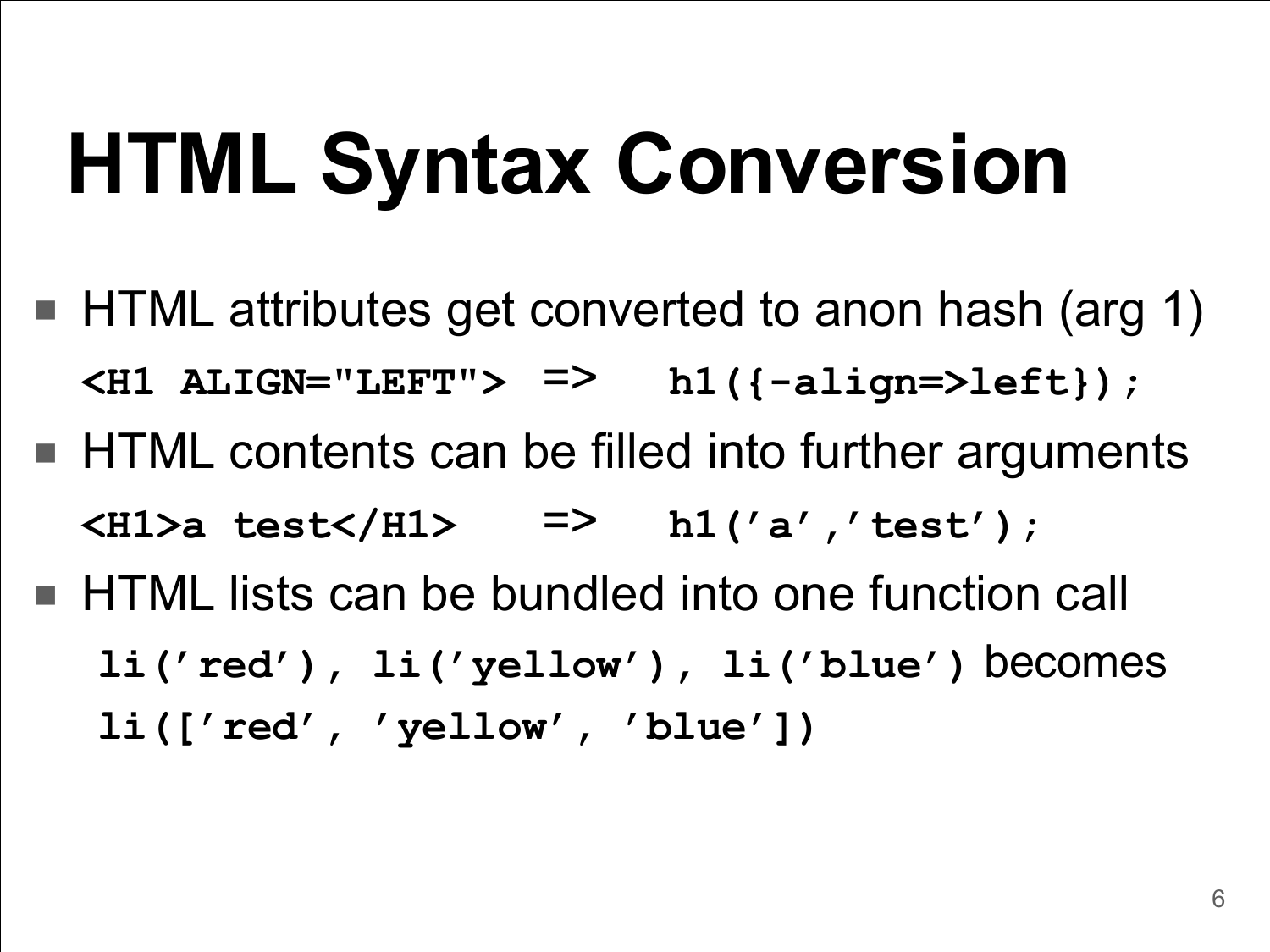# **Introductory Example**

```
use CGI qw /:standard/;
print start_html,
      h1("a first test"),
      end_html;
```
becomes

**<!DOCTYPE HTML PUBLIC "-//IETF//DTD HTML//EN"> <HTML><HEAD><TITLE>Untitled Document</TITLE> </HEAD><BODY><H1>a first test</H1></BODY> </HTML>**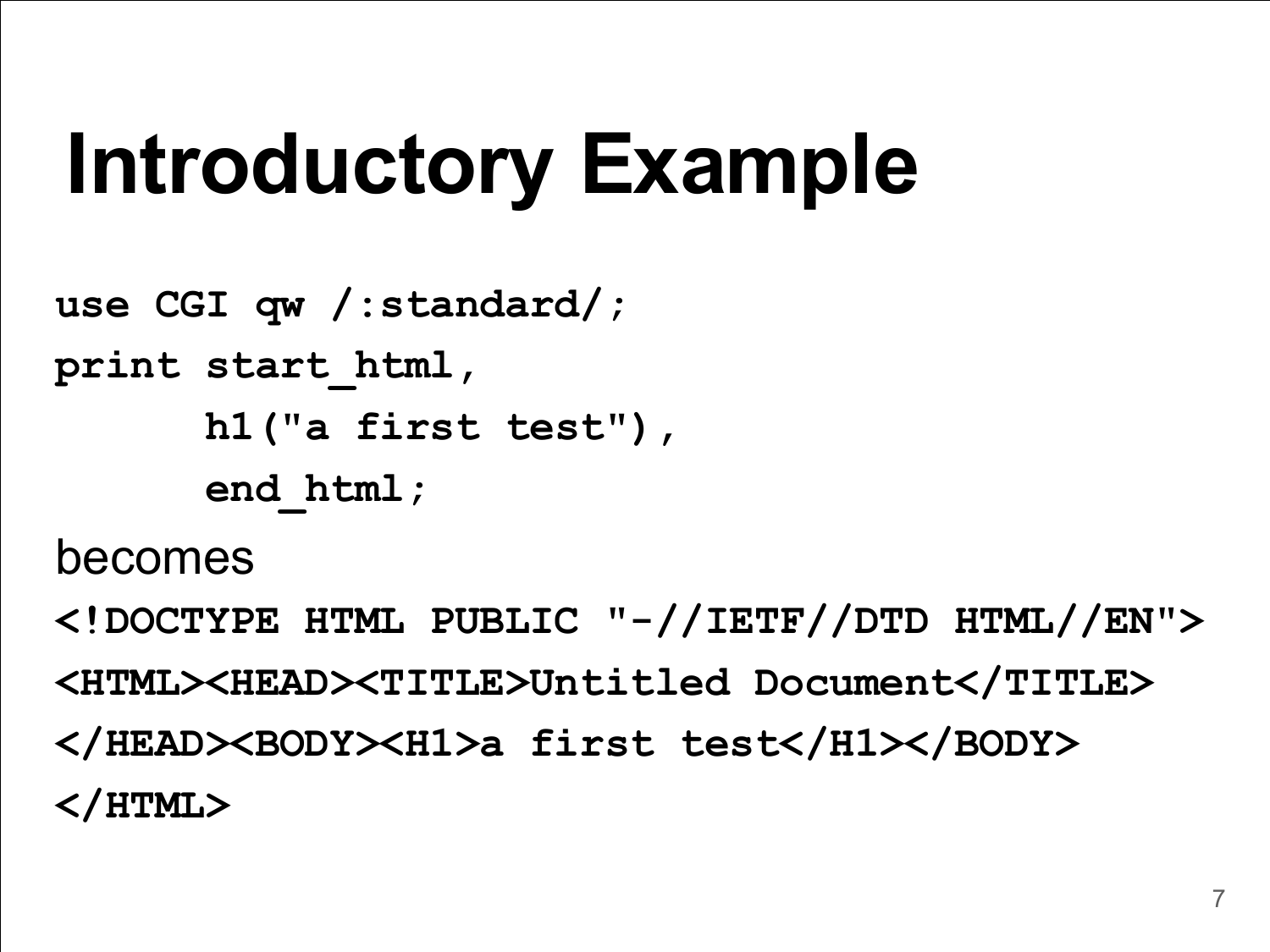# **Web Page Generation**

- Offline creation of pages using a perl script with CGI.pm by **perl** *script\_name* **1**
	- ◆ parameter required, otherwise console input expected
- CGI.pm for creation of dynamic pages (CGI script)
	- ◆ script has to be executable by webserver account
	- ◆ Webserver has to be configured properly

✦ directory for CGI scripts with proper access control ✦ naming schema for CGI scripts (e.g. extension .pl)

◆ script has to fulfil security requirements (taint safe)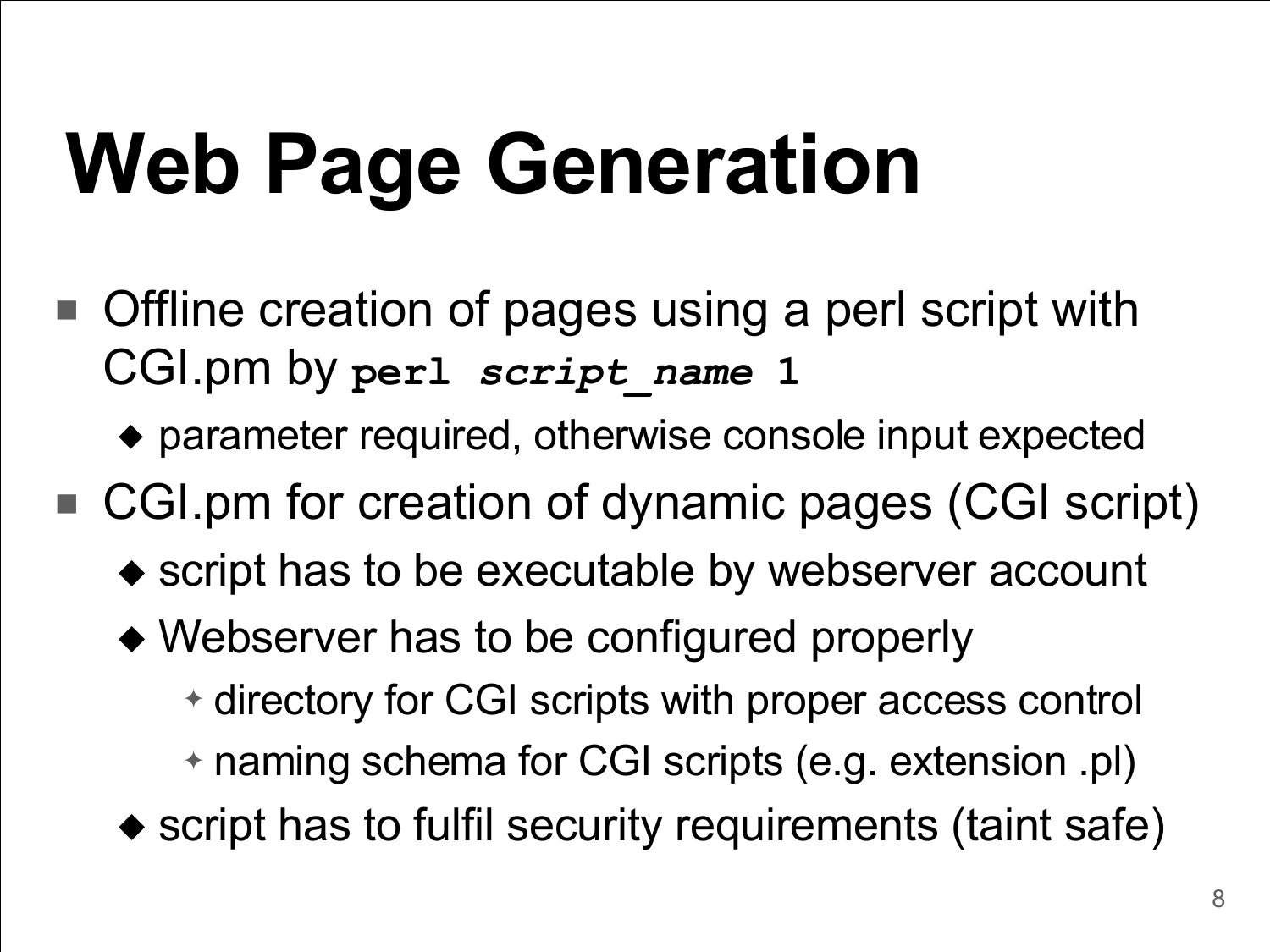# **HTTP Protocol Issues**

- First example as content of a HTML page o.k.
- Not suited as CGI script, server and browser need to read HTTP header
- HTTP Header contains status code and other fields
	- ◆ gets added by the **header** method **print header; #prints Content-type: text/html**
- Several HTML features can be controlled using arguments in the **header** call
	- ◆ content type, language, expiration, authentication,...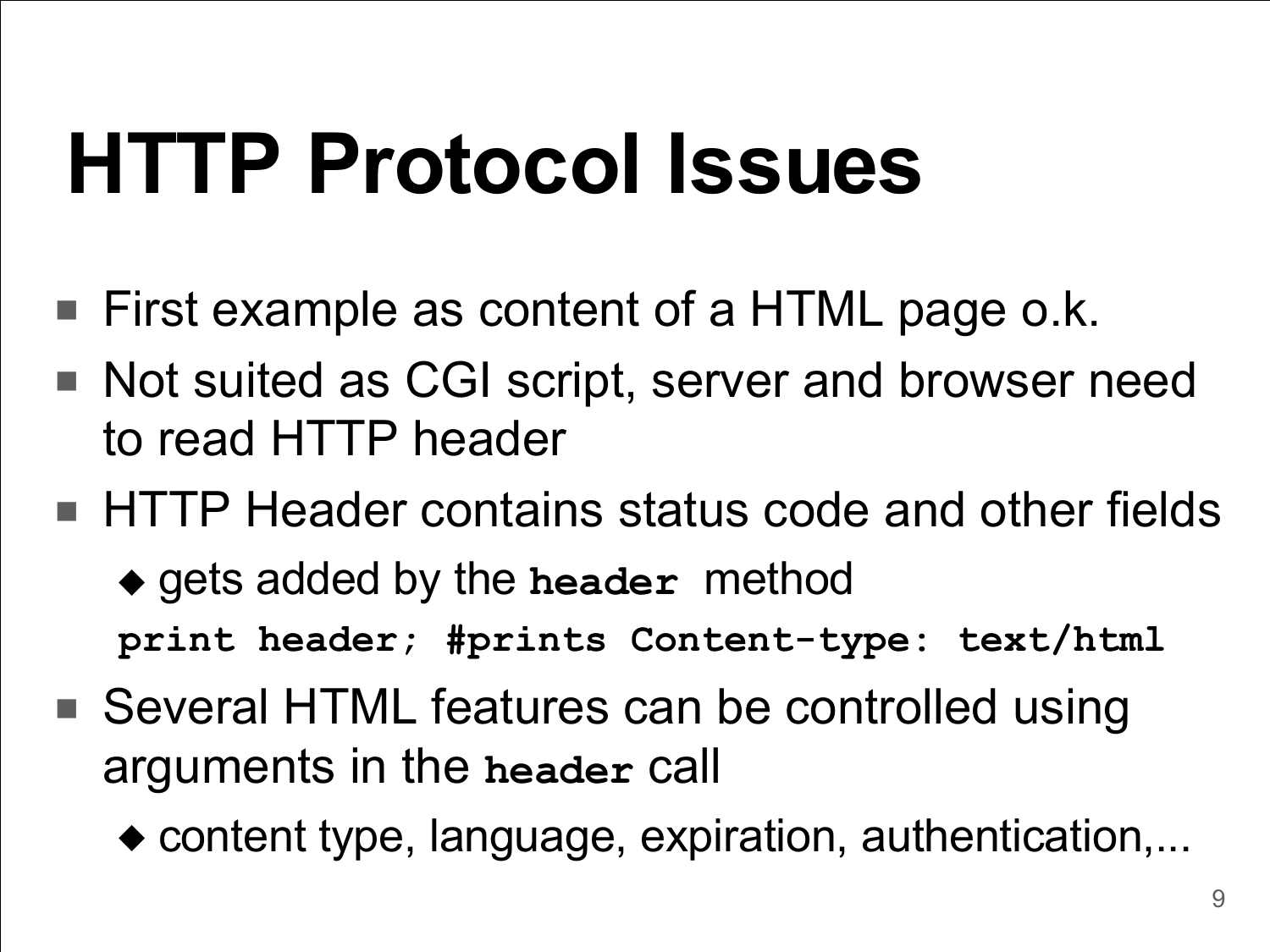## **HTTP Header Generation**

■ Header generation controlled by anonymous hash as first (and only) parameter for the **header** method

◆ -type, -expires, -status, -content-encoding etc.

■ To generate a header that forces a password dialog and sets expiration time of one day:

**print header(-type => 'text/html' ,**

**-expires => '+1d' ,**

**-status => '401 Authentication required'**

**'-auth-type' => 'Basic');**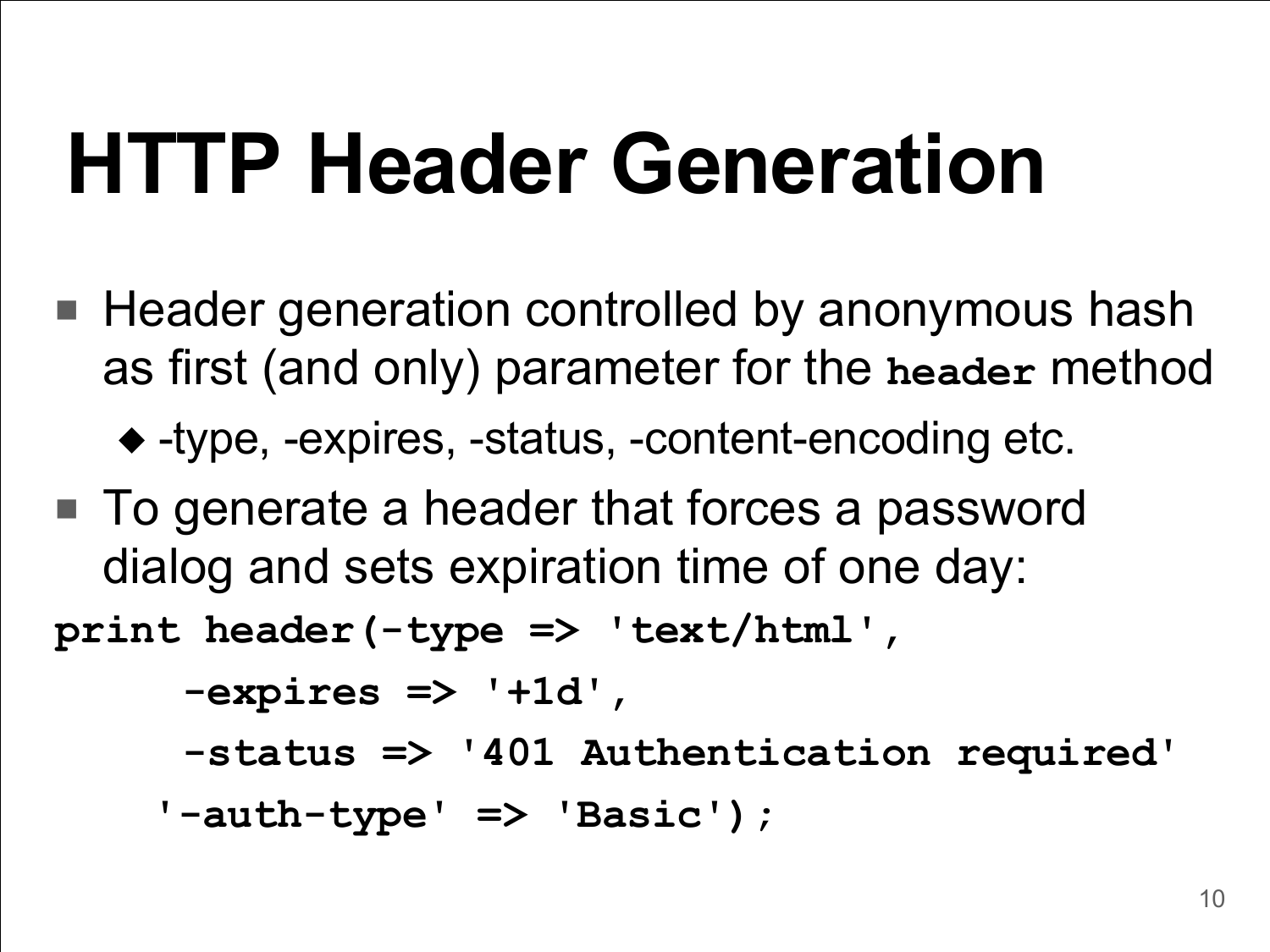# **Debugging**

- CGI error messages are written to the web server logfile, usually restricted access to that file
- Several options to debug without the error logfile
	- ◆ offline testing using options -w and -T and under **use strict;** pragma
	- ◆ process critical parts under eval control, report errors ( contained in **@!** ) to users
	- ◆ use CGI::Carp to redirect errors to browser **use CGI::Carp qw(fatalsToBrowser);**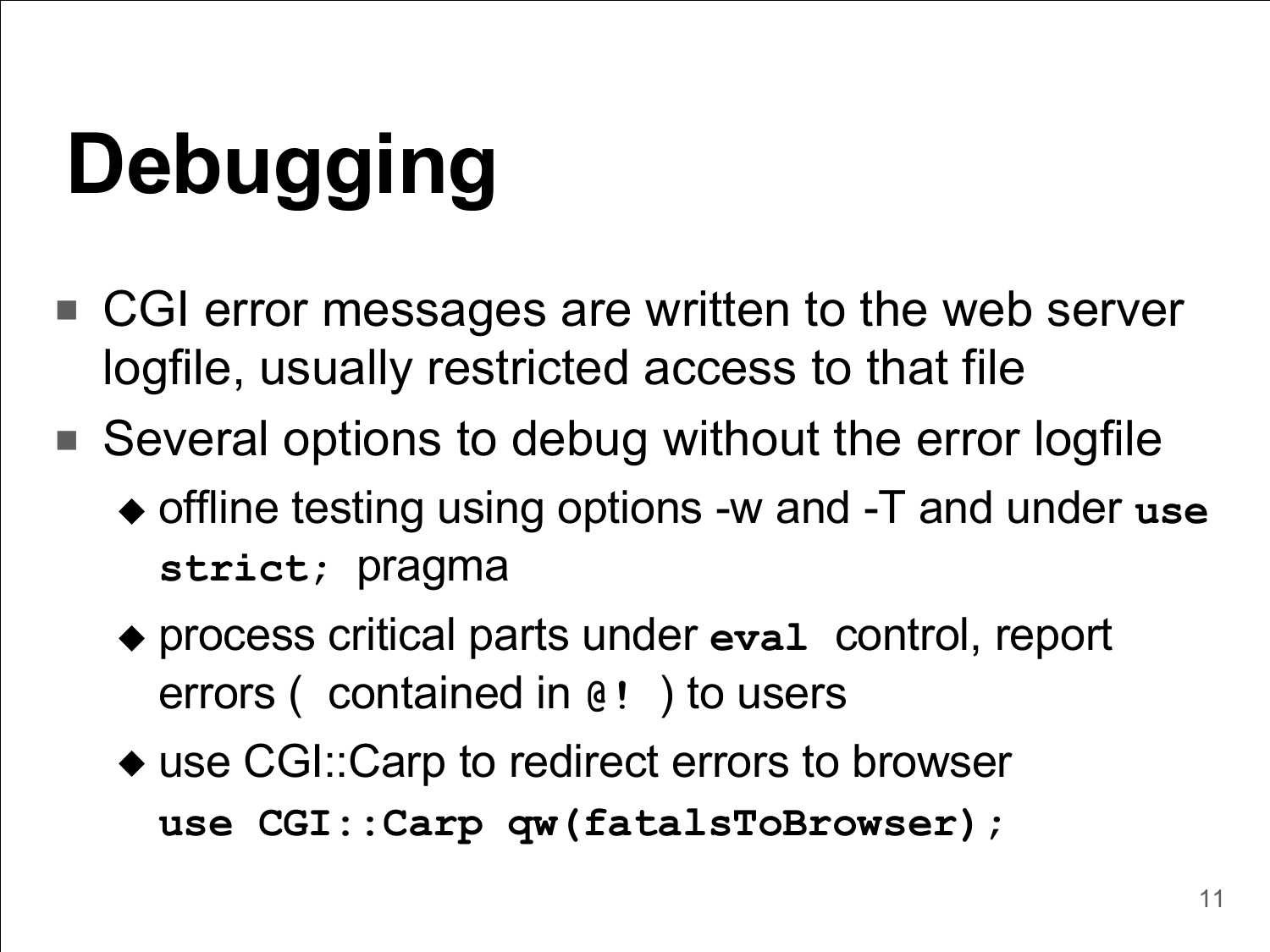#### **Creating a dynamic HTML Page**

```
print header, # output Content-Type:
      start_html({-title =>'HTML example',
                  -bgcolor =>'gray'}),
      h2('a list demo'),
      ul(li([i('italic'), # anon array for list
             b('bold'),
             tt('fixed width font')])),
      hr, p,
      h2('link generation'),
      'Start page of ',
      a({href=>'http://www.desy.de'},'DESY'),
      end_html; # separate start/end tags
```
12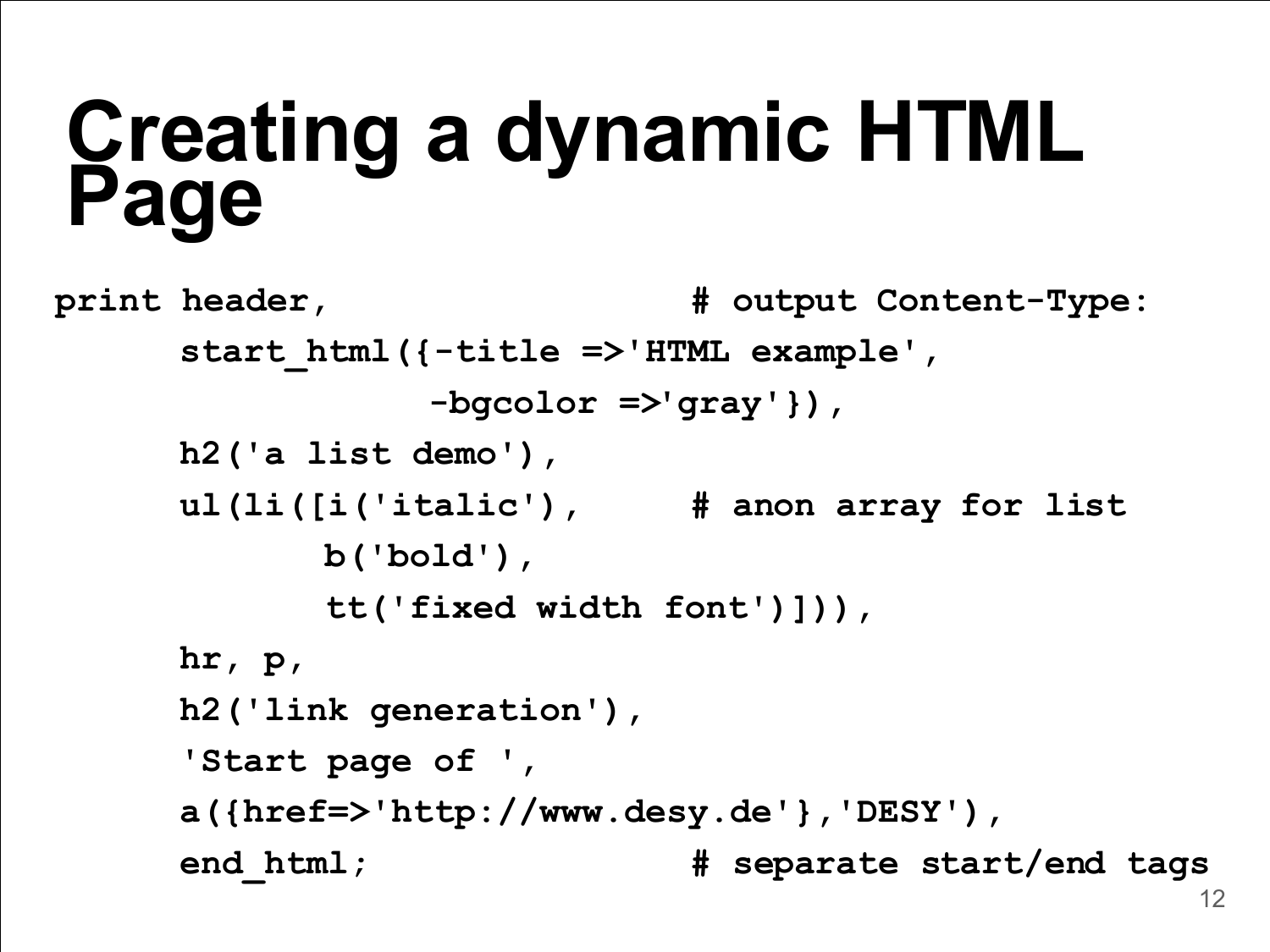### **Tables**

- Created with the **table, Tr, th** and td functions
- Creation in one go sometimes difficult
	- ◆ subdivide task (see example on next page)
- Can be done nevertheless (elegant but hard to read) **#example from M.Schilli, Linux Magazin 3/98 (in German) \$content = [ ["column 1", "column 2", "column 3"],**

**[1,2,3], [4,5,6], [7,8,9] ];**

**print table(Tr(map {th(\$\_)} shift @\$content), "\n",**

**map {Tr(map {th(\$\_)} \$\_)."\n"} @\$content);**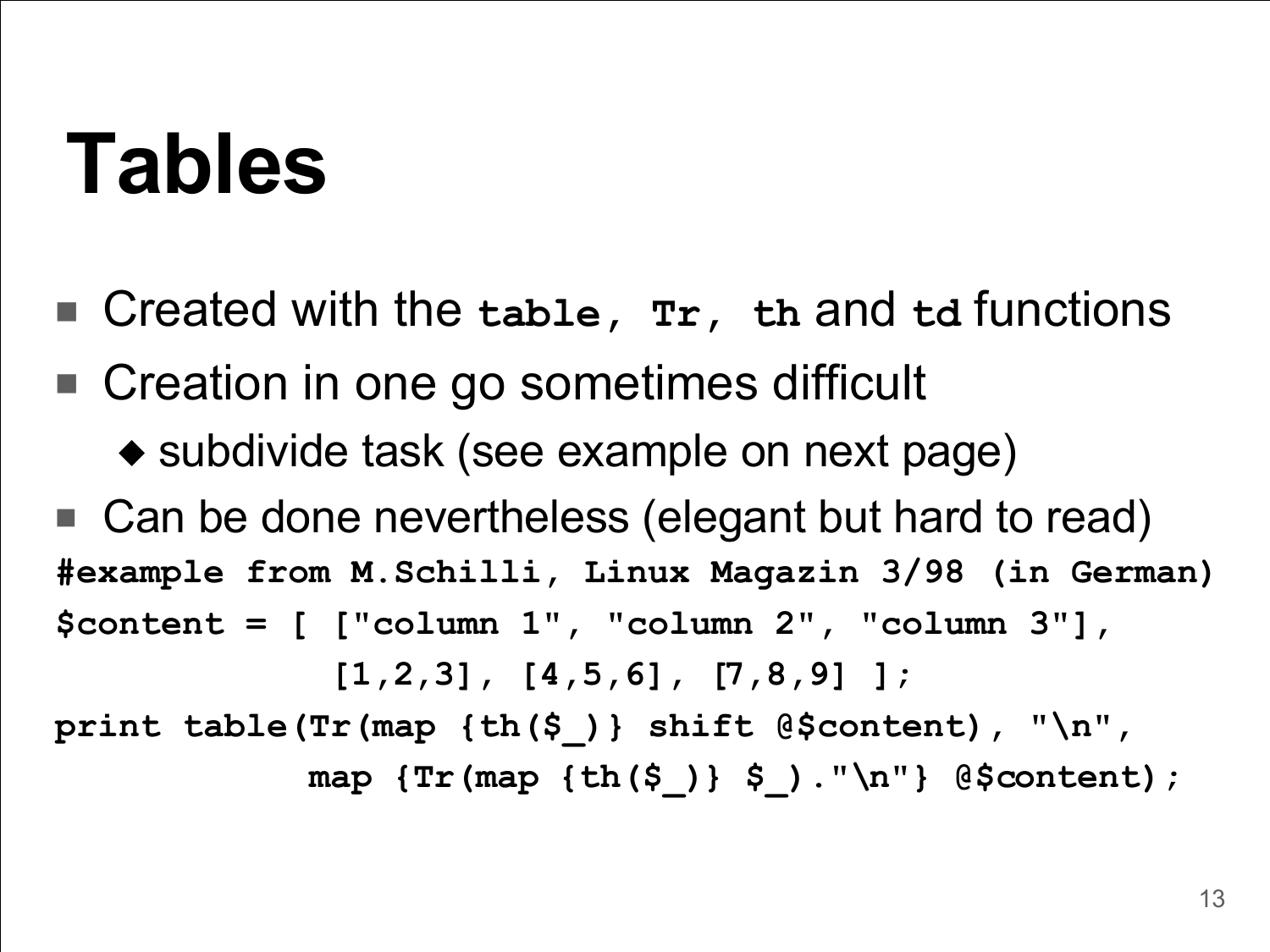# **Tables, the easy way**

```
#example from M.Schilli, Linux Magazin 3/98 (in German)
use CGI qw /:standard :html3/;
print header;
print start html, hr, h2('A table demo');
foreach $row (1..2) {
    $rowcontent = "";
    foreach \text{\$col }(1..2) { \text{\$rowcontrol} := \text{td("field } \text{\$row}/\text{\$col"}); }
    $tablecontent .= Tr($rowcontent) . "\n";
}
print table(
    \{-border \Rightarrow 1, -bgcolor \Rightarrow 'orange'\}, "\\n",Tr(th("column 1"), th("column 2")), "\n",
    $tablecontent
);
```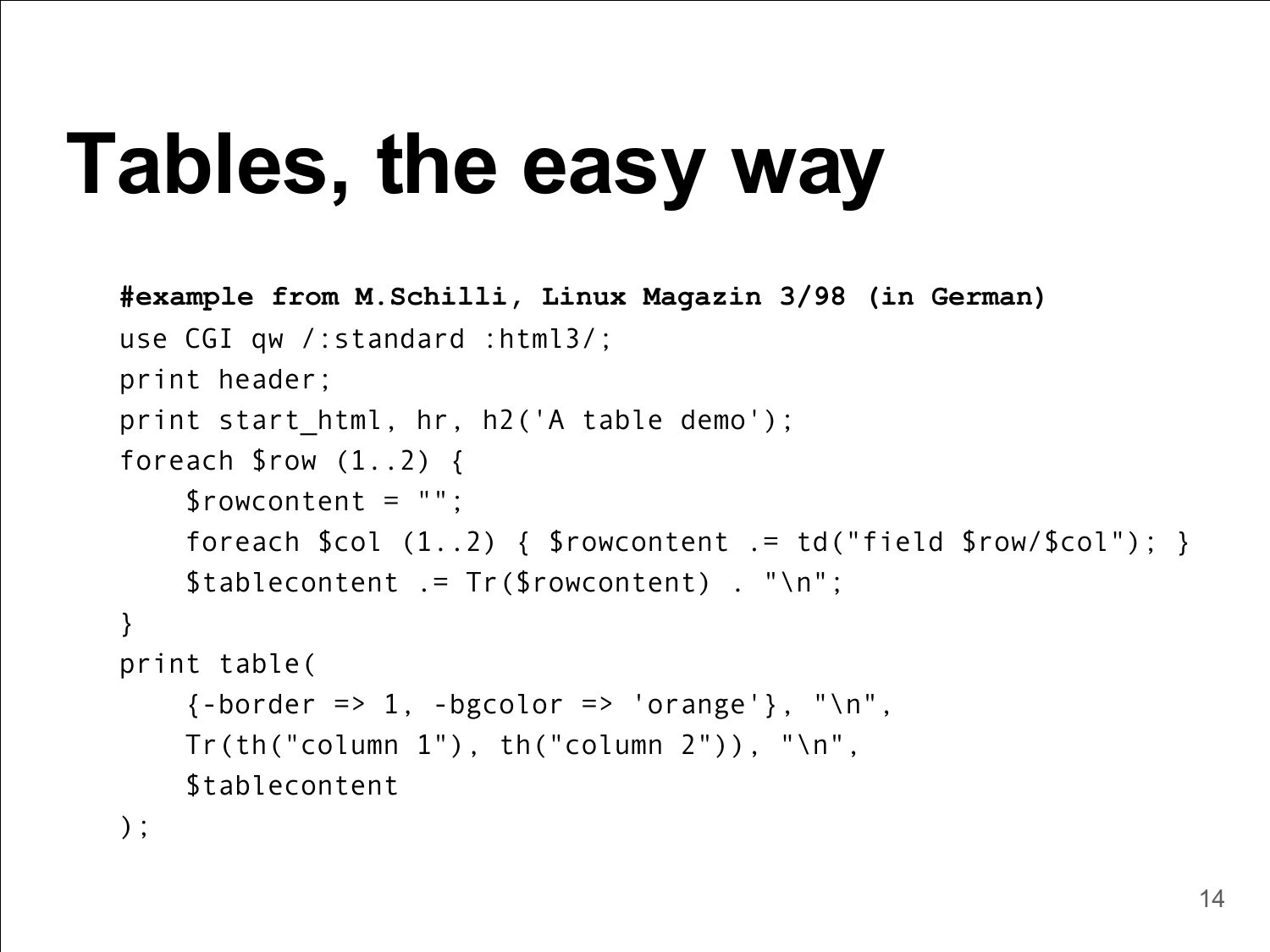### **Forms**

- Enclosed in the start form and end form functions
- Widgets available as function calls popup\_menu radio\_group textfield textarea scrolling list checkbox group checkbox submit reset
- For an exhaustive example see demo in Mod2.pl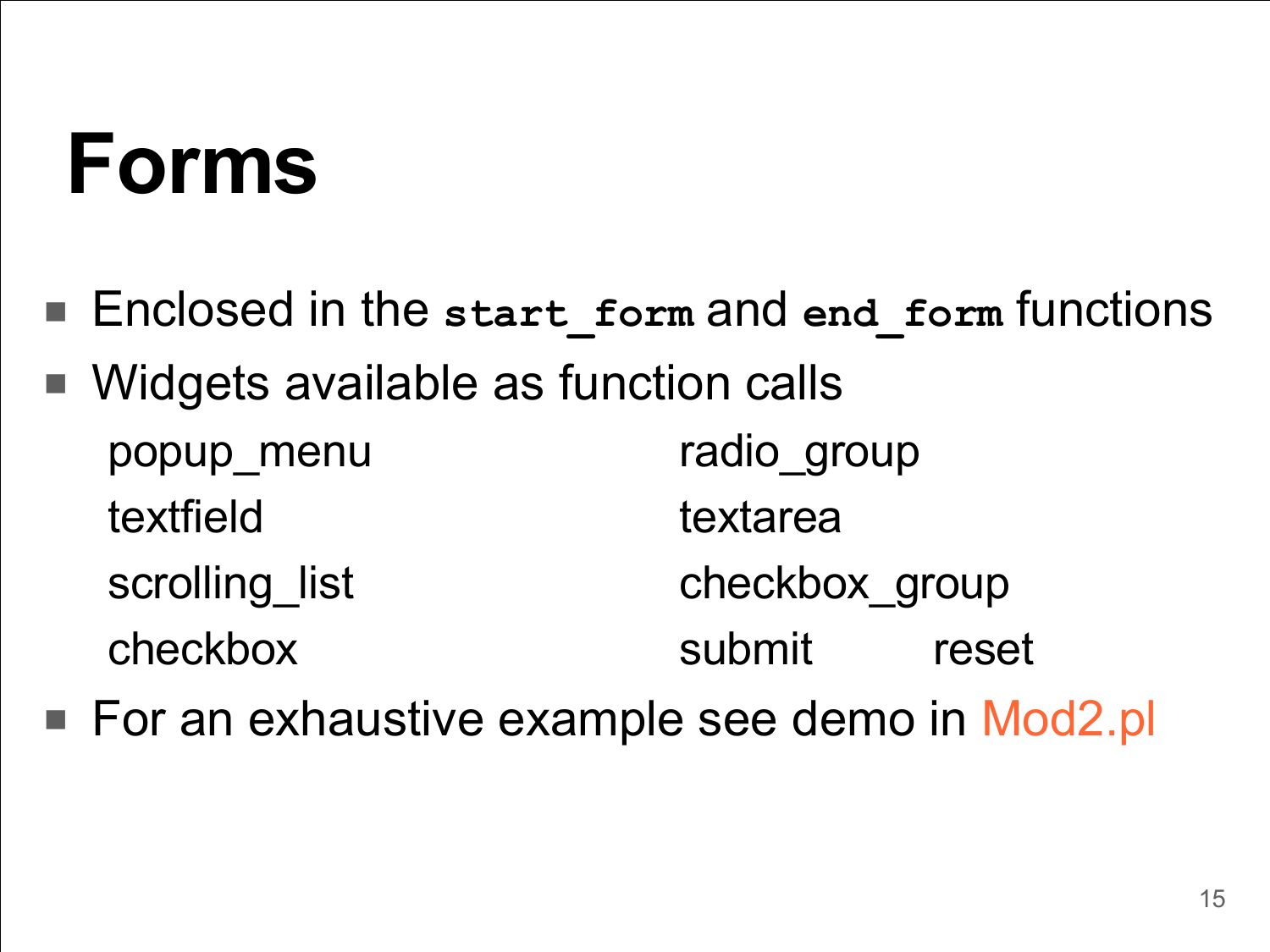## **A simple forms demo**

**use CGI qw/:standard :html3/; print start\_form, checkbox('-name' => 'color' , '-checked' => 'checked' , '-value' => 'yes' , '-label' => 'Yes?'), submit('-name' => 'submit\_button' , '-value' => 'Send'), reset(), end\_form;**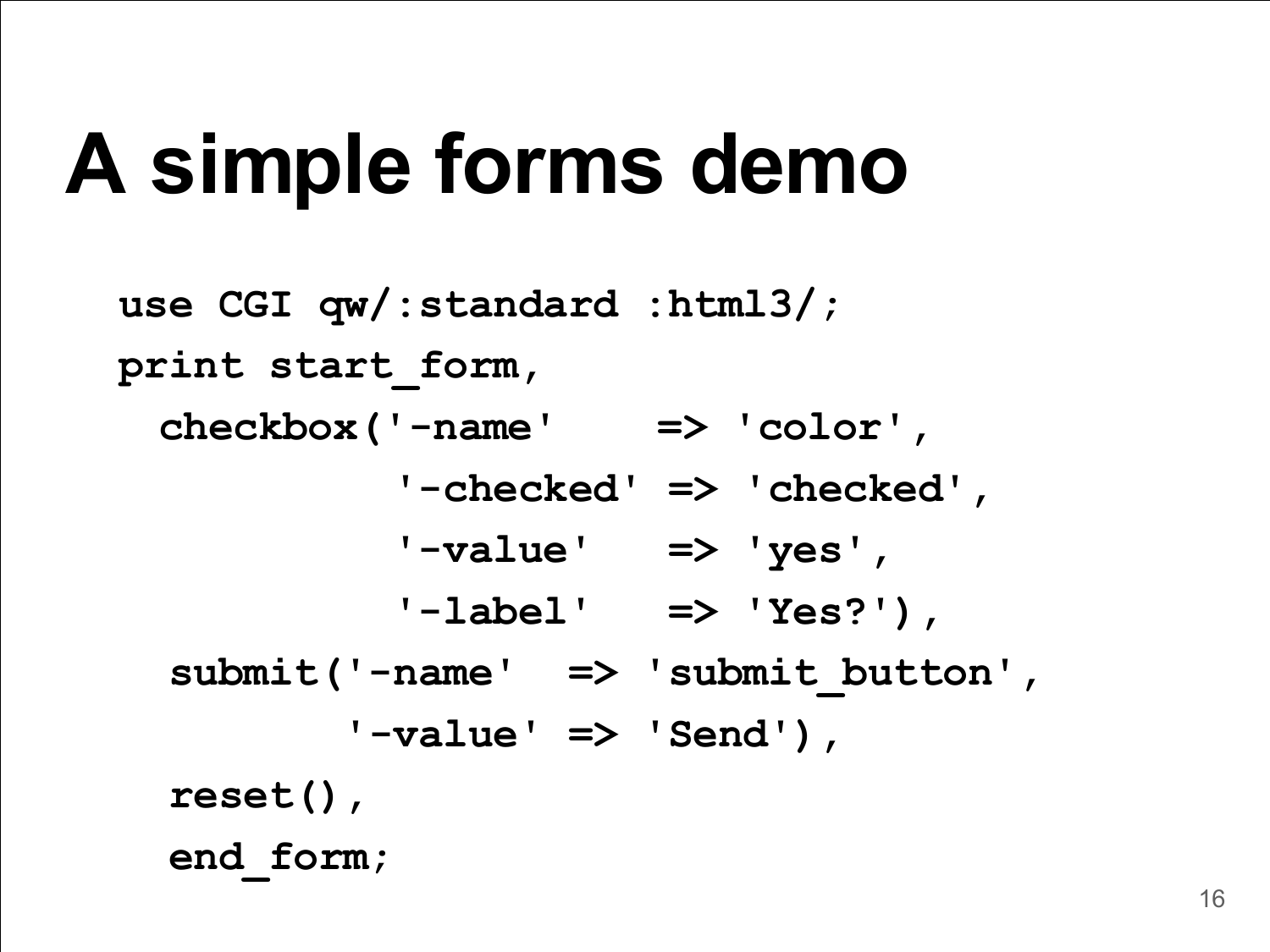# **Parameter Processing**

- Function **param(***key***)** returns CGI parameter *key* passed to the script
- Function without args retrieves all parameters
- *Key* corresponds to -name attribute in form

```
if (defined param('color')) {
    $color = param('color'); ...
  }
```
depending on context param returns scalar or array **@colors = param('color');**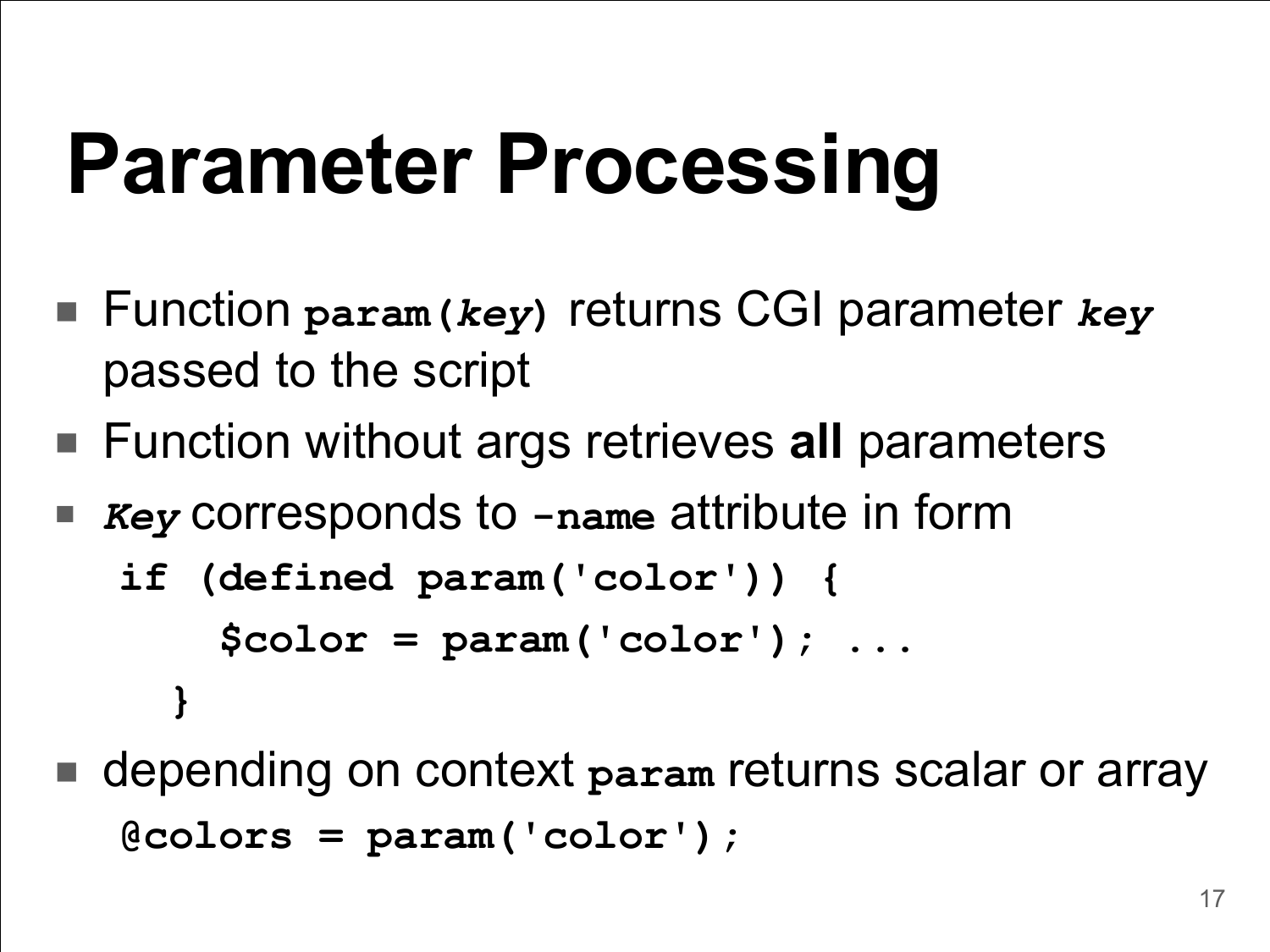# **Remembering state**

- The HTTP protocol is stateless
- Remembering the state between subsequent invocations of a script requires additional tools
	- ◆ cookies, generated by the server, held in the browser
	- ◆ hidden fields in parameter passing, not displayed
	- ◆ combination of hidden field parameters or cookies that act as keys and a database on the server to look up the values
- Cookies can be switched off, hidden fields can be suppressed by explicitly CGI with parameters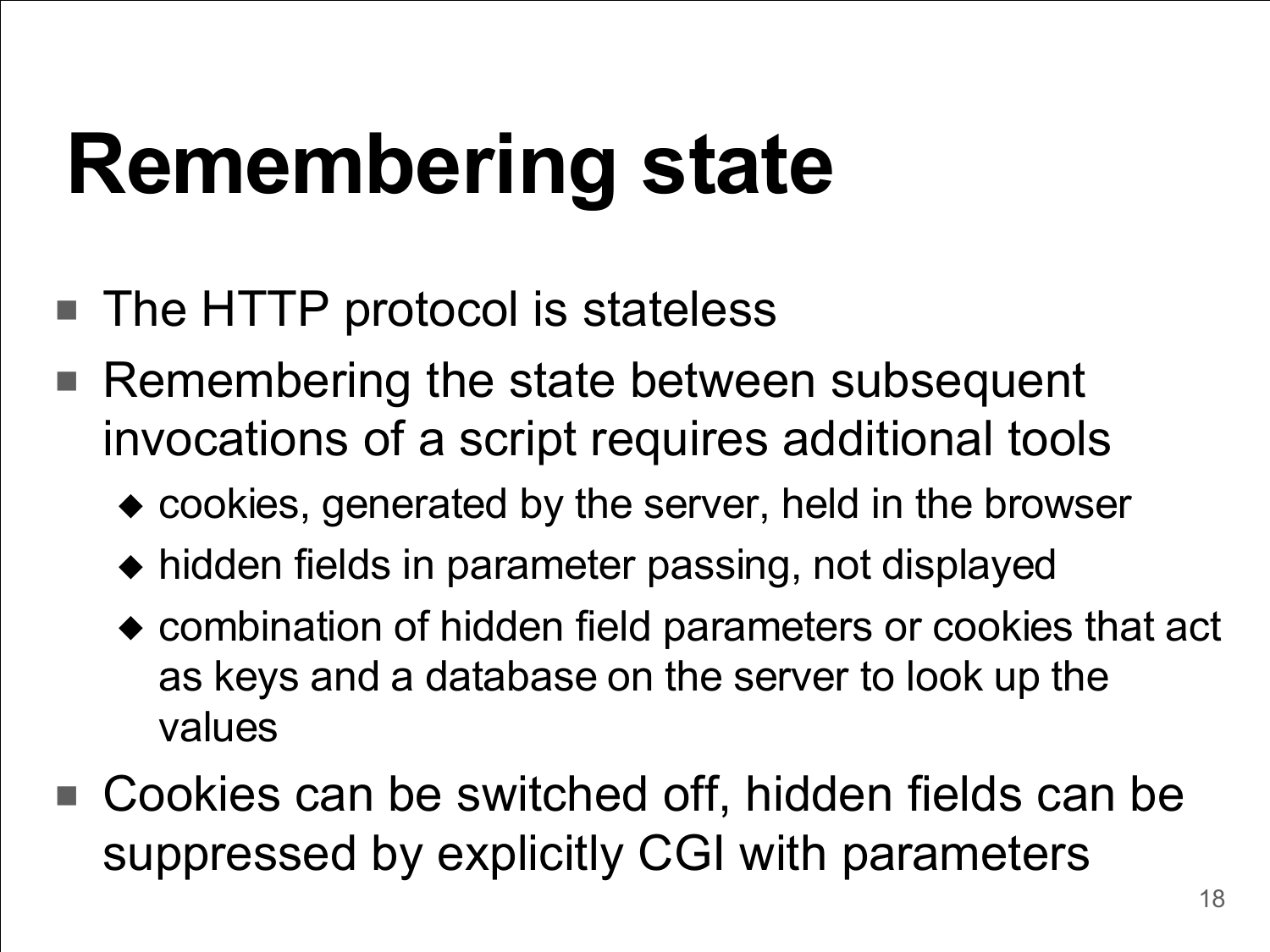# **Remembering state (2)**

- Hidden fields
	- ◆ get transferred using **hidden()**
- Cookies
	- ◆ query values using **\$val=cookie(-name=>'***id***');**
	- ◆ retrieve the names of all cookies: **@ids=cookie();**
	- ◆ set using **cookie(-name=>'***id***' ,-value=>'val');**
- Very few cookies per visited site are good practice
	- ◆ use **-domain** attribute to have site wide cookies
	- ◆ further attributes like expiry date should also be set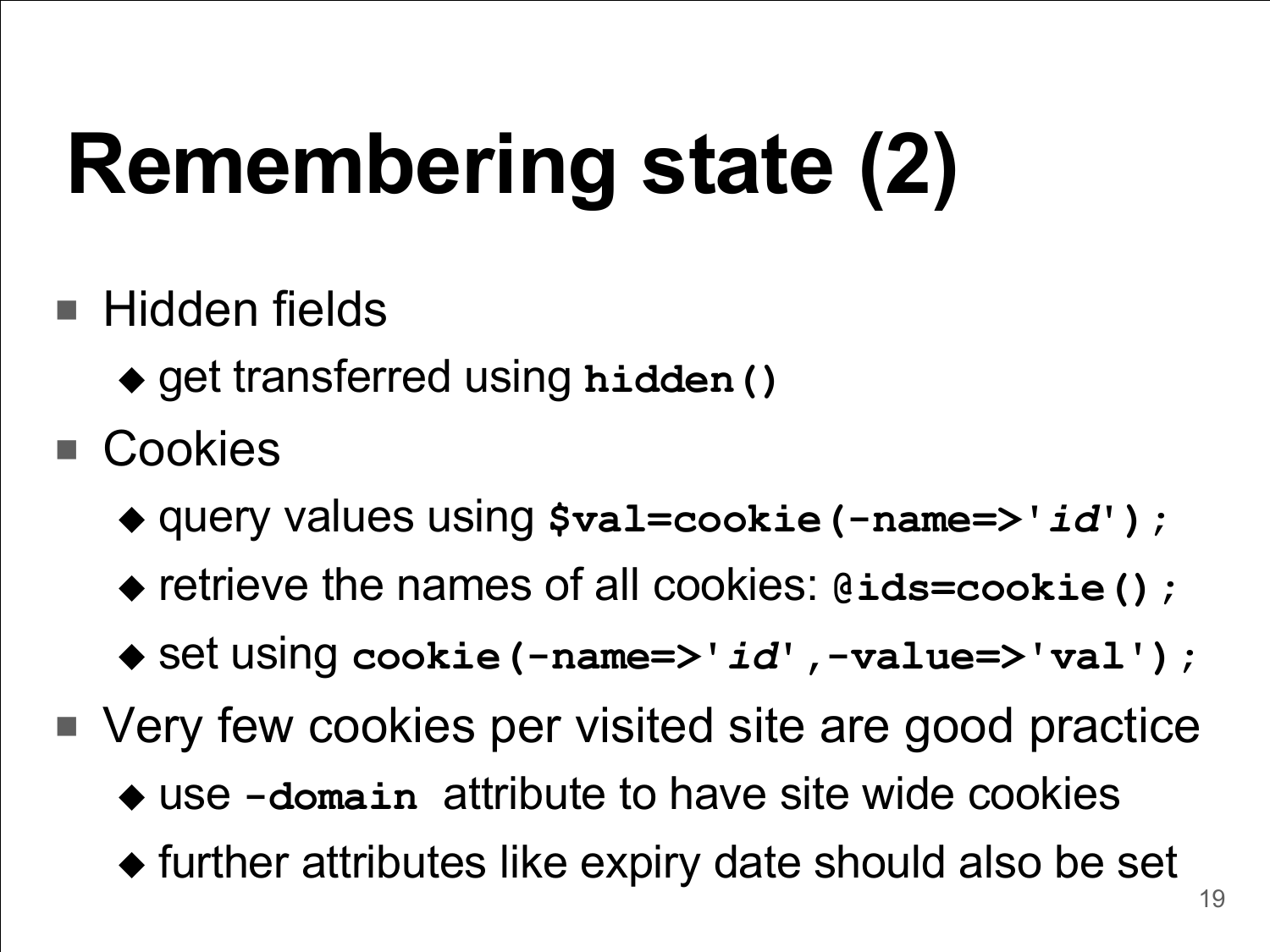# **A cookie example**

```
use CGI qw/:standard/;
if(defined ($id=cookie(-name => 'ID'))) { # Cookie is set!
   print header();
   print b("Welcome back, customer with ID $id!");
} else {
  # new customer
   $id = unpack ('H<sup>*</sup>', pack ('Nc', time, $$ % 0xff));$cookie = cookie(' -name' = > 'ID','-value' => $id,'-expires' => '+1h',
                     '-domain' => '.ifh.de');
   print header('-cookie' => $cookie);
   print b("Welcome, you get customer ID $id");
}
```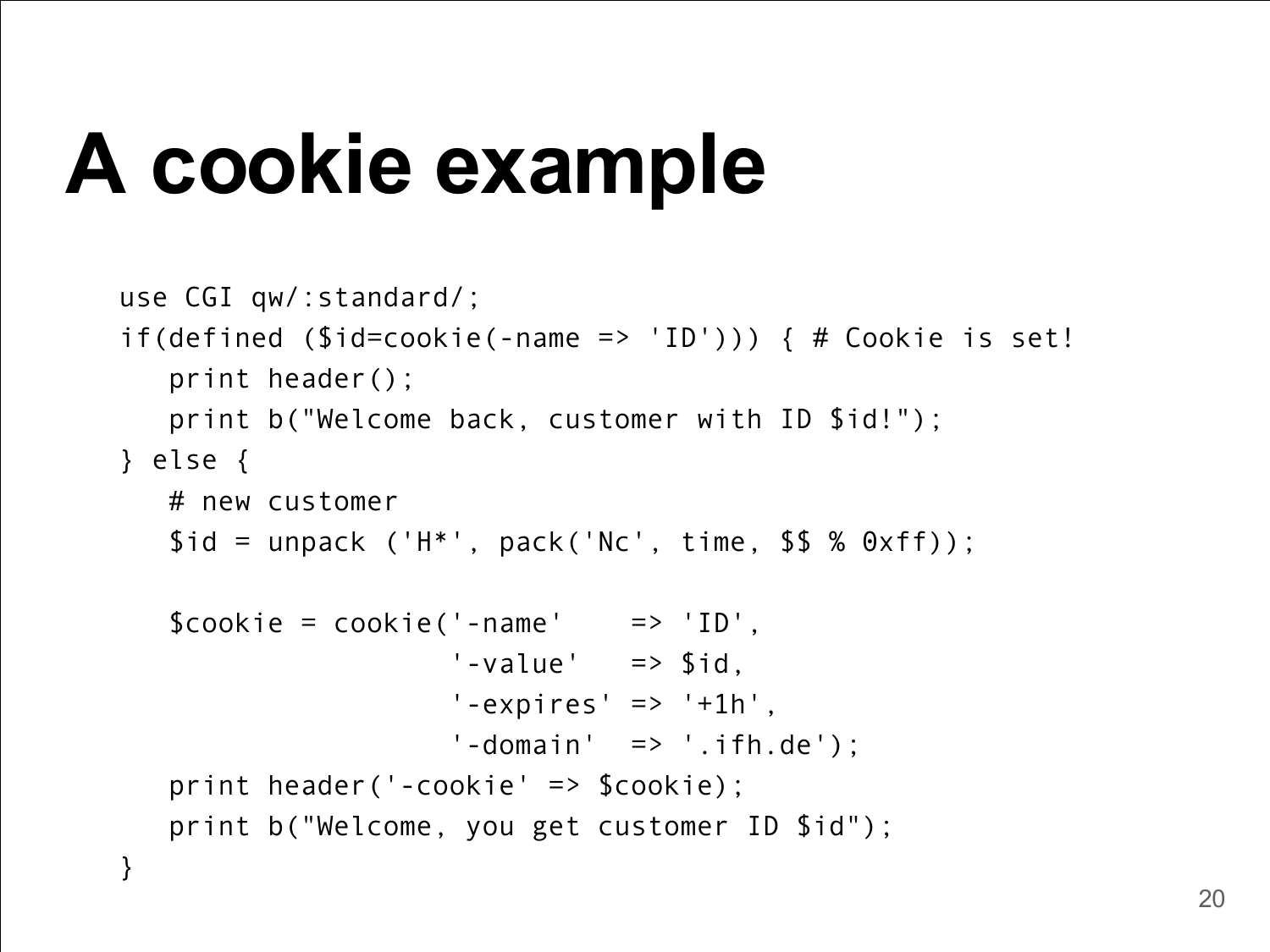#### **Incremental Updates (NPH Scripts)**

- Incremental updates done by NPH scripts
	- ◆ perform a server push
	- ◆ perl output has to be unbuffered
	- ◆ header attributes determine output in parts
	- ◆ support by module CGI::Push
	- ◆ not useable, incompatible with HTTP/1.1 and SSL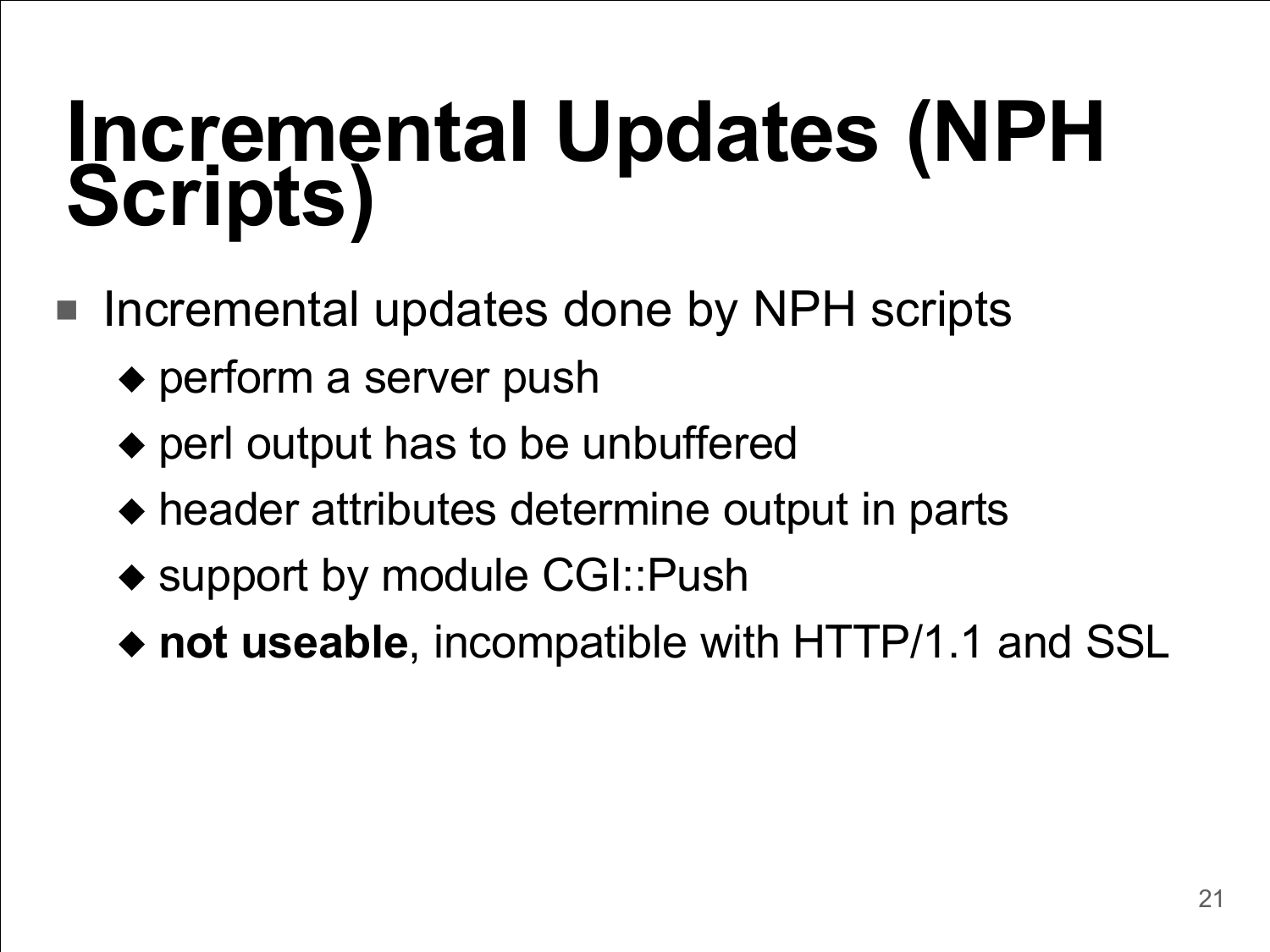#### **Dynamic updates using Client pull**

- Refresh algorithm of server gets used
	- ◆ CGI generates header with **-refresh=>\$time** attribute and URL pointing to itself
	- ◆ Script gets called again after \$time seconds
	- ◆ refresh cycle is stopped when header is called without new **-refresh** attribute
	- ◆ Parameter passing within URL possible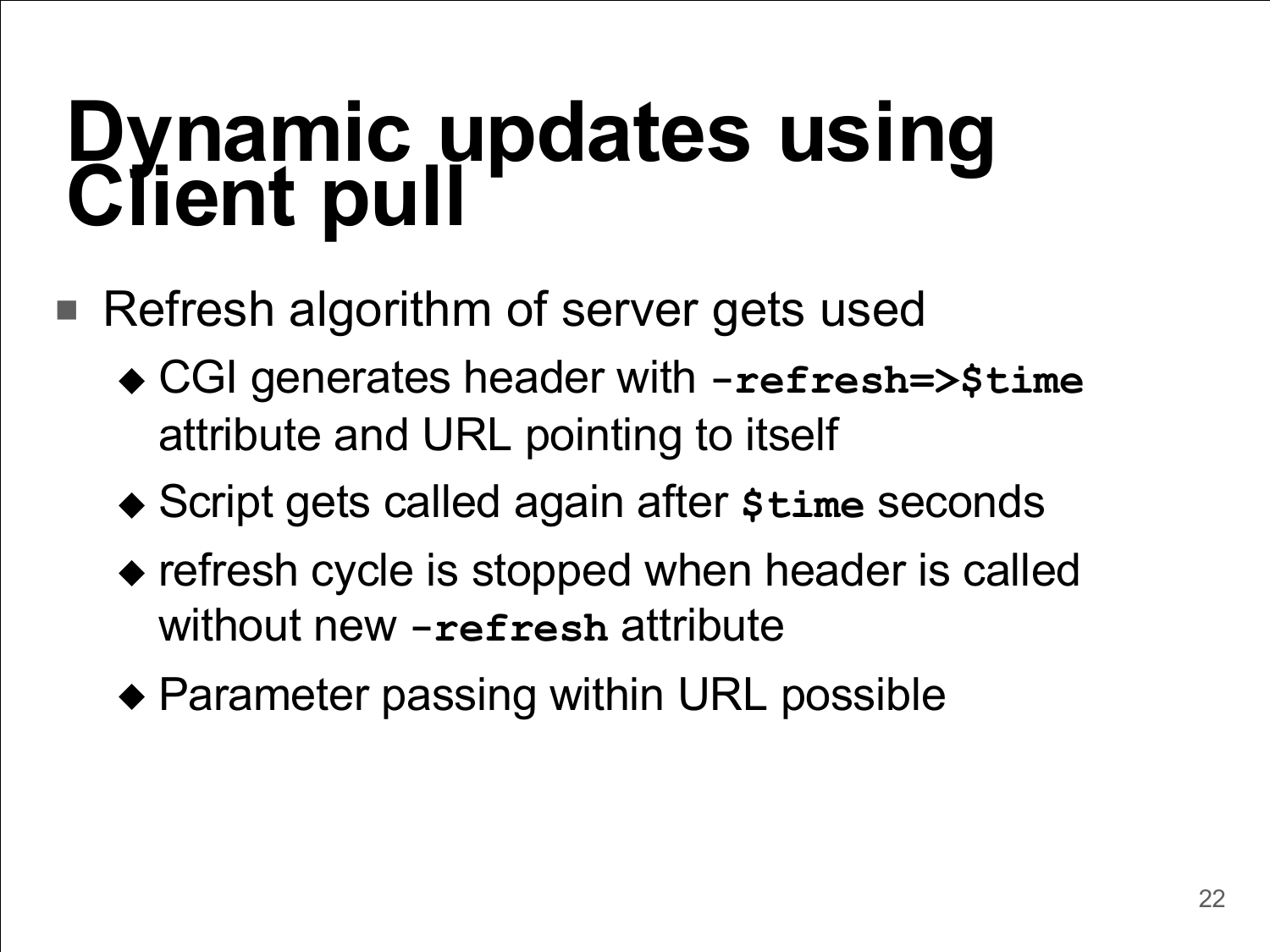# **Dynamic Updates Example**

```
use CGI qw/:standard/;
$time = 1;$count = param('count');
$count ||= 10; $count--;
if ( $count ) {
 print header(-refresh => "$time; URL=$ENV{SCRIPT_NAME}?
  count=$count");
 my $date = localtime(time);
 print start_html('test'), h1($date),"\n", end_html;
} else {
 print header,
        start_html('no further testing, sorry'),
        h1('the clock is broken now'), end_html;
}
```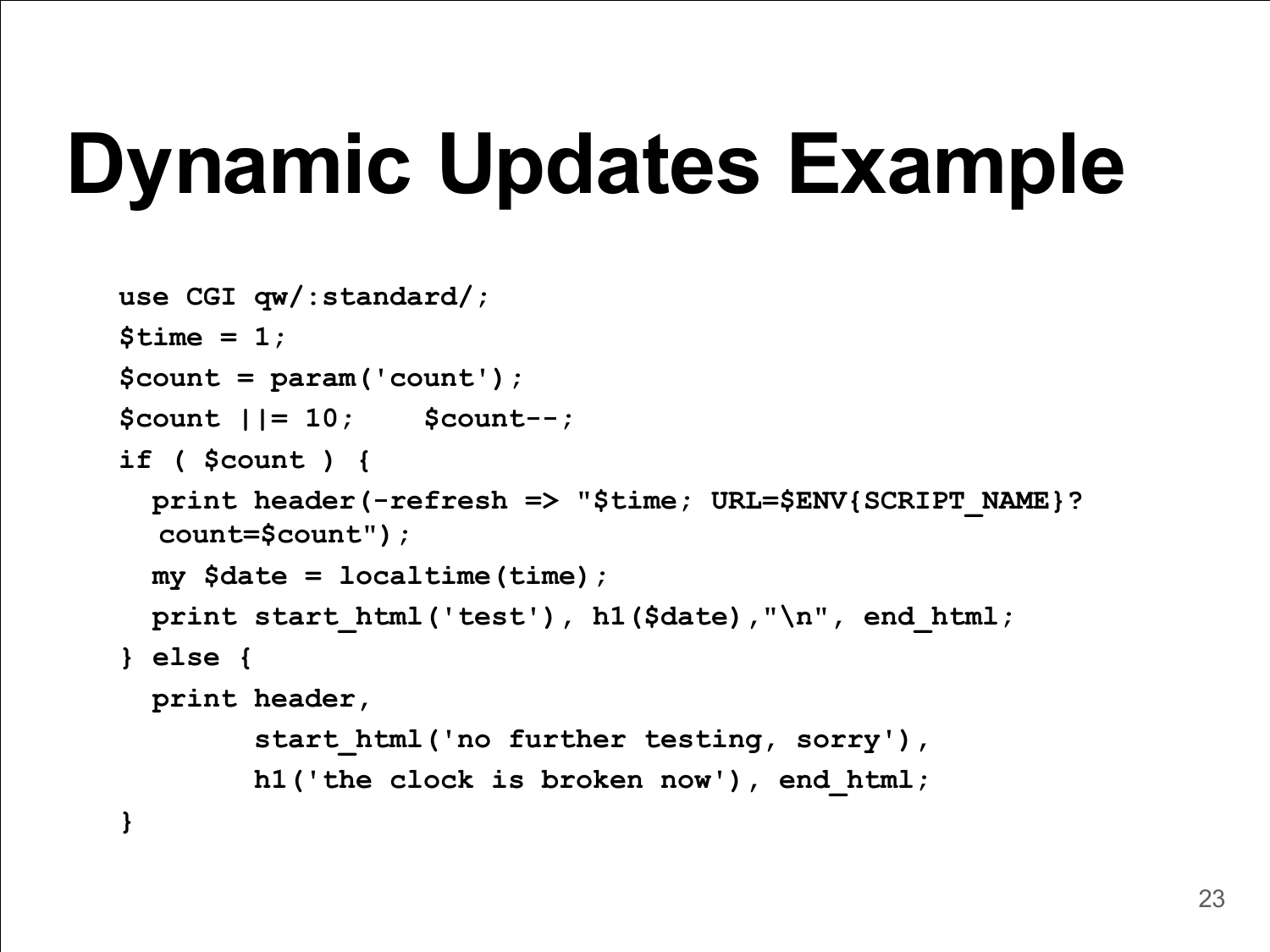# **Topics not covered**

- There is support for the following topics in CGI.pm
	- ◆ URL redirection (better done with mod perl)
	- ◆ Cascading Style Sheet
	- ◆ Javascript Support
	- ◆ Image Maps

#### ◆ Frames